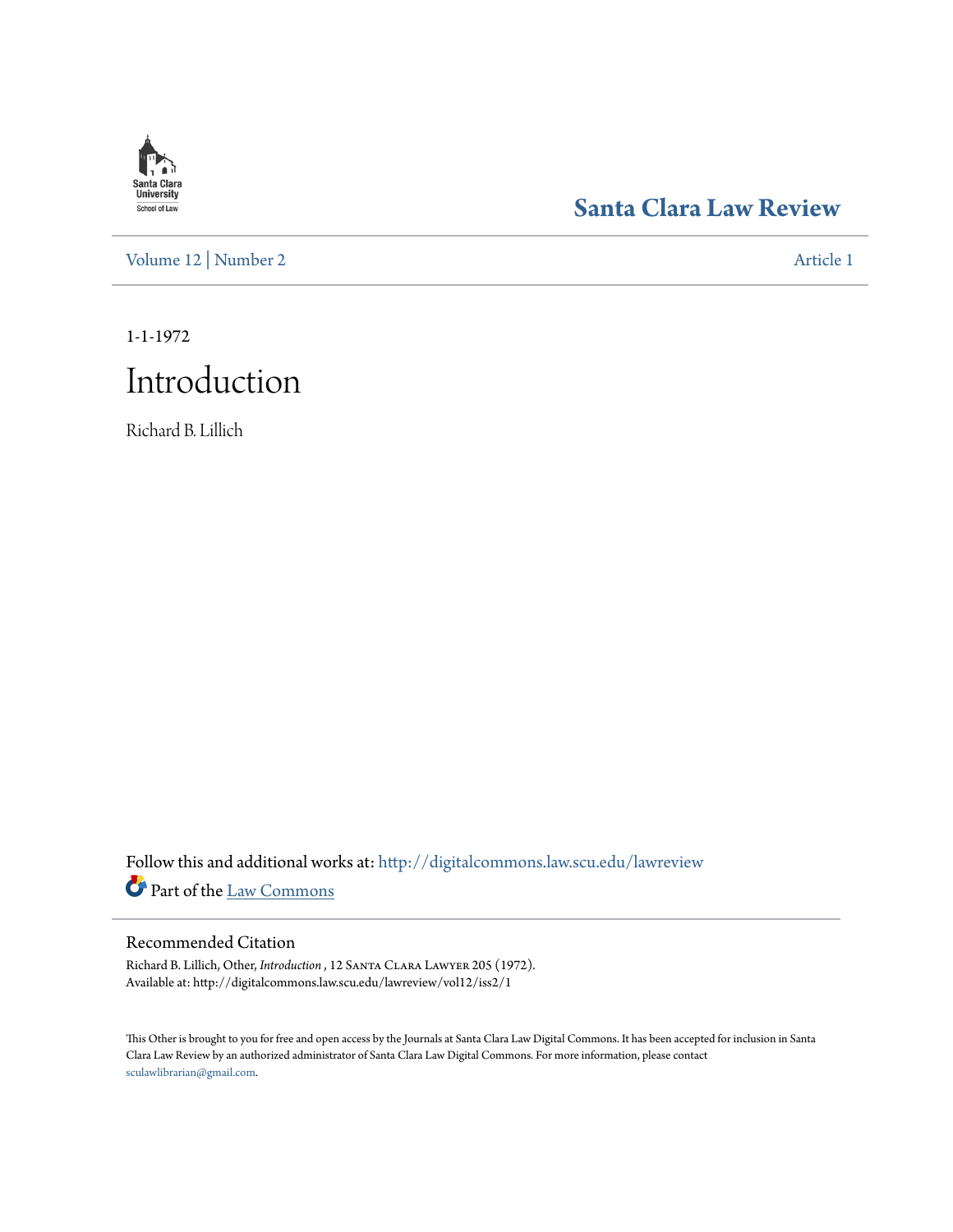### INTRODUCTION

### Richard B. Lillich\*

For twenty years after the adoption in 1948 of the Universal Declaration of Human Rights,' progress in the area of the international protection of human rights was confined almost exclusively to clarifying and codifying the substantive law norms: nearly two dozen covenants and conventions, for instance, were promulgated during this period under the auspices of the United Nations alone. Comparatively little progress, on the other hand, was made toward creating effective procedural machinery to protect the rights of individuals throughout the world. After 1968, which was celebrated as International Year for Human Rights, a much-needed evaluation of the entire human rights area, substantive and procedural, began. In a landmark article, Professor Richard B. Bilder, long a supporter of the human rights movement, raised a series of hard questions about the efficacy of the international approach.2 At the same time Mr. John Carey, in a provocative monograph, surveyed in nuts and bolts fashion various existing and proposed UN implementation techniques.3 The eight articles in the present Symposium, much to the credit of the Board of Editors of the *Santa Clara Lawyer,* represent yet another valuable contribution to the continuing reassessment of where we stand and where we should go in this most important area of international law.

For the lawyer and the concerned citizen in the United States, the Symposium brings home the necessity for action on three fronts. First, the United States, long a vocal advocate of the international protection of human rights, must start to practice what it has been preaching. Its timid approach to the ratification of human rights conventions-of the three minor conventions President Kennedy transmitted to the Senate for its advice and consent in 1963, only the Supplementary Convention on Slavery<sup>4</sup> received the consent

<sup>\*</sup> Professor of Law, University of Virginia School of Law, and Director, Procedural Aspects of International Law Institute. A.B. 1954, Oberlin College; LL.B. with Specialization in International Affairs, 1957, Cornell University, LL.M. (in International Law) 1959, New York University; J.S.D. 1960, New York University. Member, New York Bar.

**<sup>1</sup>** G.A. Res. 217A, U.N. Doc. A/810, at 71 (1948).

<sup>2</sup> *See* Bilder, *Rethinking International Human Rights: Some Basic Questions,* 1969 Wis. L. REV. 171.

*<sup>3</sup> See* **J.** CAREY, **UN** PROTECTION **OF CIVIL** AND POLITICAL RIGHTS (1970) [hereinafter cited as **J.** CAREY].

**<sup>4</sup>** Supplementary Convention on the Abolition of Slavery, the Slave Trade, and Institutions and Practices Similar to Slavery, Sept. 7, 1956, [1967] 18 **U.S.T.** 3201, **T.I.A.S.** No. 6418 (effective Dec. 6, 1967).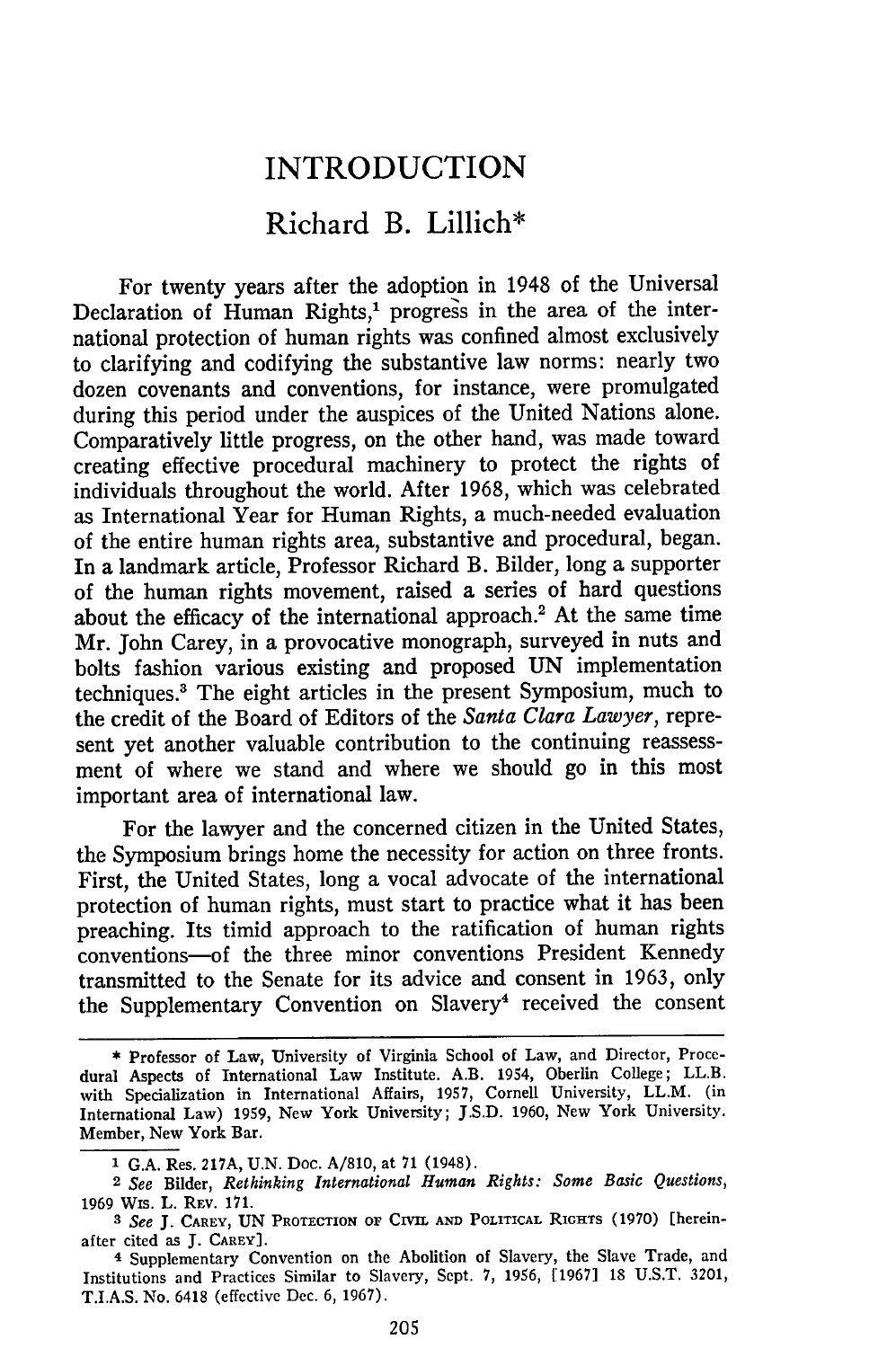of the Senate and subsequently was ratified-must give way to a vigorous policy aimed at the prompt approval of as many of these conventions as possible. The spurious constitutional arguments against ratification, based upon the mistaken belief, reiterated by Professor Raymond in his contribution to this Symposium, that "human rights are matters that concern the relations between a government and its subjects, or between the people themselves, and that they can only be dealt with **by** internal action of the country concerned,"<sup>5</sup> have long been discredited.<sup>6</sup> Mr. Bitker captures the present writer's astonishment at their invocation today in his first sentence: "It is unbelievable in light of American history that anyone could question the right of the United States to enter into international agreements to protect human rights."7 He rightly notes that **"[i]n** the national interest as well as in the interest of men everywhere, the United States should act promptly in ratifying those human rights treaties which it has supported in the United Nations and its affiliated agencies."<sup>8</sup>

Secondly, the United States, assisted **by** lawyers, concerned citizens, and private organizations, must make a greater effort to survey recent and contemplated human rights conventions, and to identify other areas where the international approach to the pro-

**<sup>5</sup>**Raymond, *Genocide: An Unconstitutional Human Rights Convention?* 12 **SANTA** CLARA LAW. 294, **306 (1972).** Recent events in Bangladesh, in the opinion of most observers, have demonstrated beyond a doubt that "genocide is a matter of treaty-making power. In our shrinking world the massive destruction of a racial, religious or national group in one country has its impact on members of this group in other countries, stimulates demands for intervention a this reasoning, recommended that "the Senate give its advice and comment to ratification of the Genocide Convention **by** an overwhelming vote." **S. EXEC.** REP. No. **92-6, 92d** Cong., **1st** Sess. **18 (1971).** Its Chairman, Senator Fulbright, correctly prophesized "that action **by** the full Senate might be delayed pending the drafting of prophesized "that action by the full Senate might be delayed pending the drafting of legislation to carry out the treaty within the United States." N.Y. Times, March 31, 1971, at 11, col. 1.

**<sup>1971,</sup>** at **11,** col. **1. <sup>6</sup>***See e.g.,* McDougal & Arens, *The Genocide Convention and the Constitution,* 3 VA". L. **REV. 683 (1950).** More recently, Professor Henkin has demonstrated conclusively that "the argument that the United States is without power under the Constitution to adhere to such treaties has no basis whatever-in the language of the Constitution, in its *travaux priparatoires,* in the institutions it established, in its principles of federalism or of separation of powers, in almost two centuries of constitutional history, or in any other consideration relevant to constitutional inter-<br>pretation." Henkin, The Constitution, Treaties, and International Human Rights,<br>116 U. PA. L. REV. 1012, 1014-15 (1968). See also MacC *States Ratify the Covenants? A Question of Merits, Not of Constitutional Law,* <sup>62</sup> Am. **J. INT'L** L. **912 (1968).**

**<sup>7</sup>**Bitker, *The Constitutionality of International Agreements on Human Rights,* <sup>12</sup>**SANTA CLARA LAW. 279 (1972).** *S Id.* at **292.** These remarks equally apply to those treaties, such as the American

Convention on Human Rights, not drafted under United Nations auspices. *See* text accompanying notes 9 and **10,** *infra.*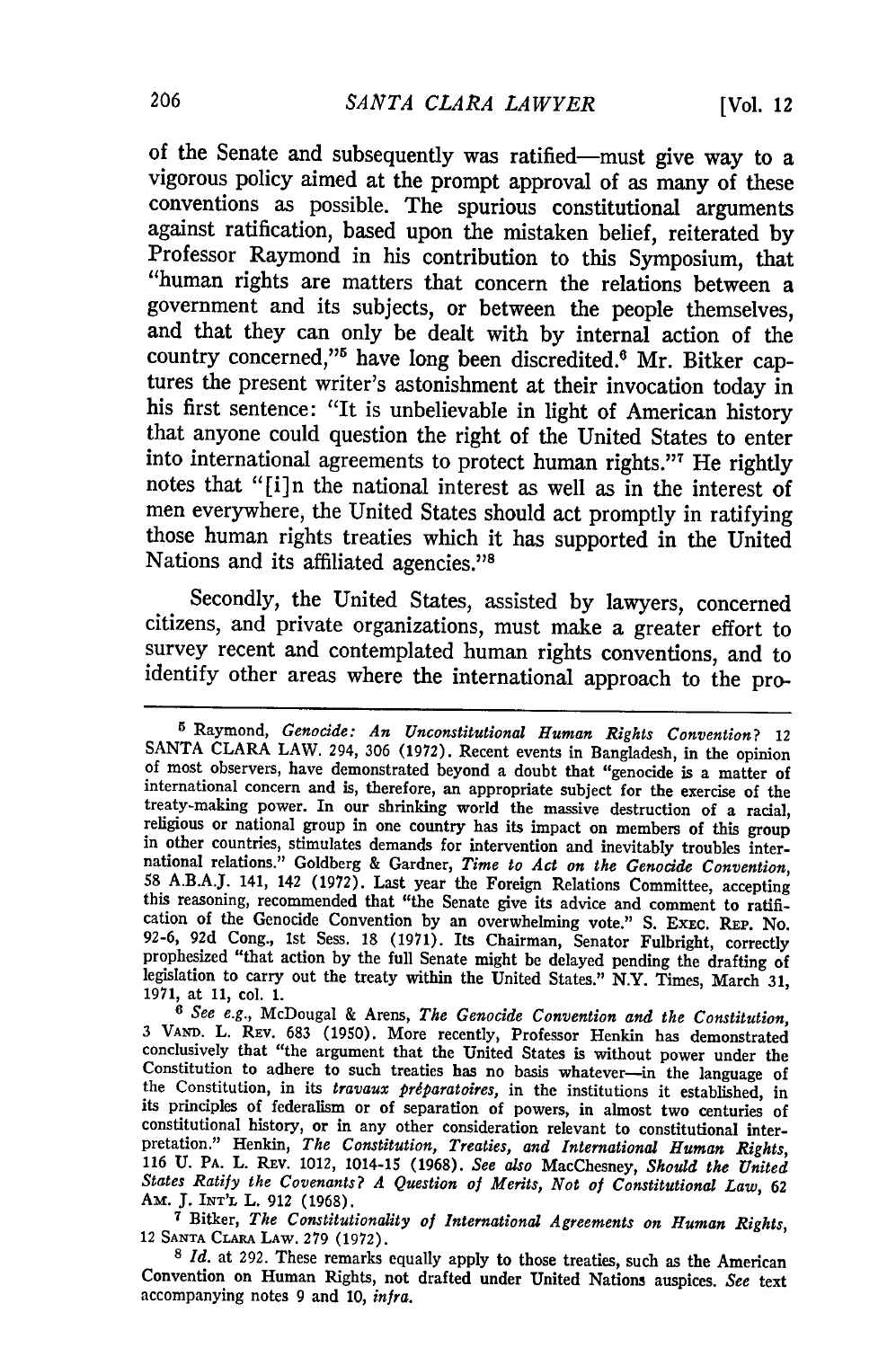tection of human rights might be most useful. The article in this Symposium by the Professors Thomas on the American Convention on Human Rights<sup>9</sup> is an excellent example of the needed scholarly critique of one recent convention.'0 Professor Claydon's pioneer article on the Draft Convention on the Elimination of All Forms of Intolerance and of Discrimination Based on Religion or Belief,<sup>11</sup> which has received scant attention in a United Nations preoccupied by the racial issue, is another fine example.<sup>12</sup> Both substantively and procedurally, it seems, this draft convention has suffered from "double standard" treatment by Third World countries.'3 Finally, Professor Bond's article, suggesting that the laws of war, one of the areas where the international community first exhibited an interest in protecting the rights of individuals, should be made applicable to all armed conflicts, whether international or internal, contains a host of valuable comments about ways to improve the substance and the implementation of the laws of war. As he observes about various pending draft documents, "[t]he urgent need now is to analyze and integrate these various proposals." $14$ 

Thirdly, and just as important, attention must be focused upon the measures and procedures which the international community must adopt if it truly wishes to guarantee the effective application of substantive human rights norms. Professors Nanda and Bassiouni, in their article on slavery, point out that "due to the clandestine nature of the slave trade at present, effective measures, which are world-wide and internationally coordinated, are necessary to destroy the remaining vestiges of the institution."<sup>15</sup> Mr. Harris, in his perceptive comments about the Nuremberg Judgment, concludes with a plea "to create an international court of criminal justice as an independent body or as a division of the International

**<sup>9</sup> O.A.S.** Official Records, OEA/Ser.K/XVI/1.1, doc. **65,** rev. **1,** corr. 1 (English **1970).** The text may be found in 65 *Am.* **J. INT'IL** L. **679 (1971).**

**<sup>10</sup>**Thomas **&** Thomas, *Human Rights and the Organization of American States,* <sup>12</sup>**SANTA** CLARA **LAW.** 319 (1972). For a considerably more pessimistic view of this convention, see Buergenthal, *The American Convention on Human Rights: Illusions and Hopes,* 21 **BuFFALo** L. REv. 121 (1971).

**<sup>11</sup>ECOSOC** Res. **1233,** 42 **U.N.** ECOSOC, Supp. 1., at 13, **U.N.** Doc. E/4393 (1967).

**<sup>12</sup>**Claydon, *The Treaty Protection of Religious Rights: U.N. Draft Convention on the Elimination of All Forms of Intolerance and of Discrimination Based on Religion of Belief,* 12 SANTA **CLARA LAW.** 403 **(1972).**

*<sup>13</sup> Id.* at 421. For other examples of this "double standard," see **J.** CARFY, *supra* **note 3,** at 143-53. *See also* text accompanying note **18,** *infra.*

<sup>14</sup> Bond, *Proposed Revisions in the Law of War Applicable to Internal Conflict,* 12 **SANTA CLARA LAW. 223, 225 (1972).**

**<sup>15</sup>**Nanda **&** Bassiouni, *Slavery and Slave Trade: Steps Toward Eradication, 12* **SANTA CLARA** LAW. 424, 441 **(1972).** However, one may question their conclusion that insofar as implementation **is** concerned the international community "must place the highest priority on those programs which lead to attitudinal changes rather than coercive-repressive measures." *Id.* at 442.